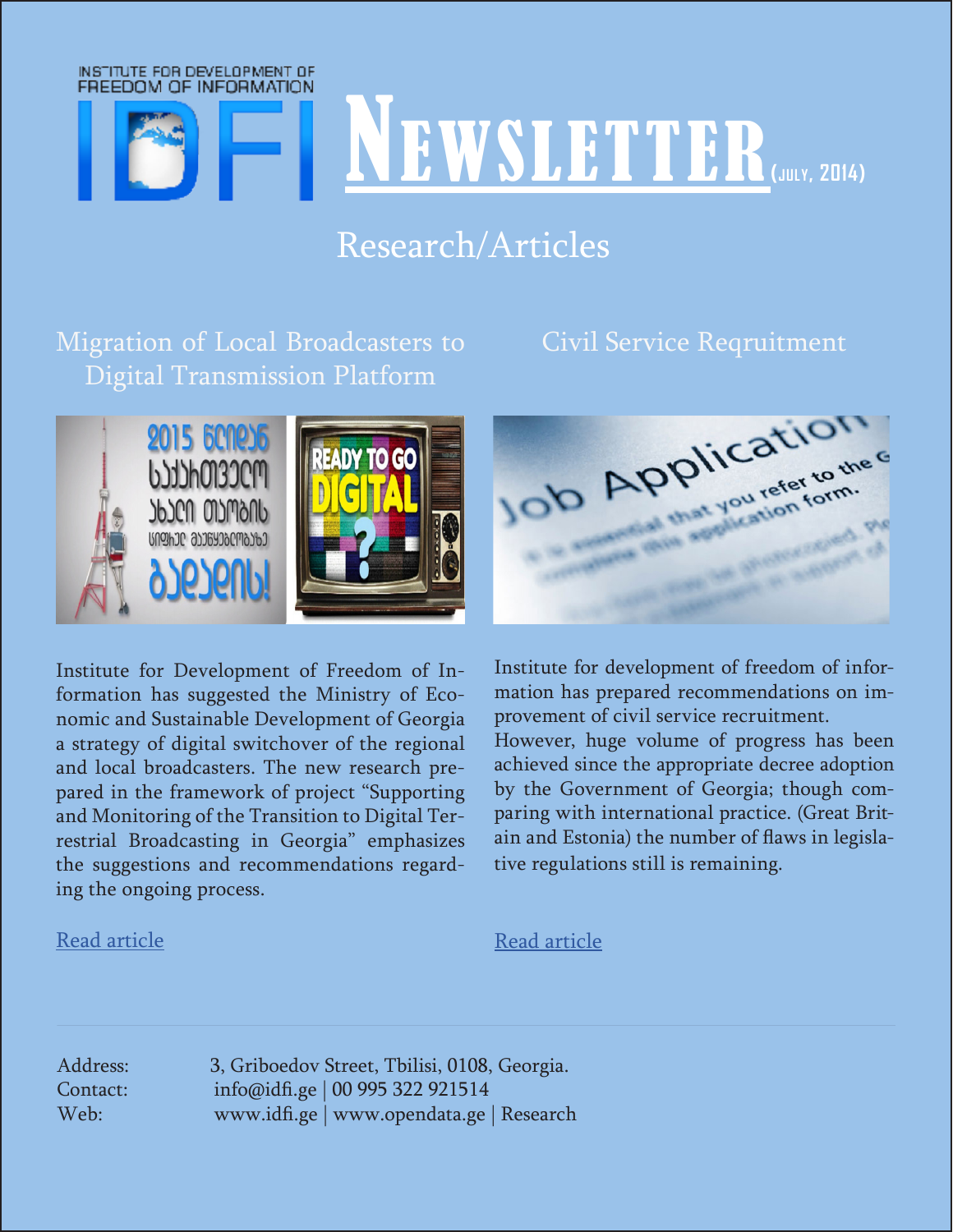#### INSTITUTE FOR DEVELOPMENT OF FREEDOM OF INFORMATION



### The Data of 2013 from Samegrelo-Zemo Svanati Region

IDFI published different kind of information provided by the Municipality of Samegrelo-Zemo Svaneti Region on Opendata.ge. Received information concerns bonuses allocated to the officials in different cities of this

region and about the costs of vehicles on municipality board's balance.

[Read article](https://idfi.ge/ge/2013_data_from_samegrelo_zemo_svaneti)

### Replaced vehicles and technique expenses in 2013

IDFI requested information about the expenses of replaced vehicle and computer technique in different Ministries based on simplified procurements.

Besides, IDFI has received information about maintenance costs of vehicles.

[Read article](https://idfi.ge/ge/replaced_vehicles_and_maintenance_costs_of_the_ministries_in_2013)

## Information Accessibility in departments of Dismissed Ministers

Based on Prime-Minister decision seven ministries have been dismissed.

IDFI republished the monitoring results on public information availability in these ministries.

Organization considers high progress has been achieved in terms of transparency and accessibility of public information in departments of dismissed Ministers.

| სამინისტრო                                                                                                 | ინფორმაციის<br>ხელმისაწვდომობის<br>მაჩვენებელი |
|------------------------------------------------------------------------------------------------------------|------------------------------------------------|
| რემოსა და ბუნებრივი რესურსების დაცვის სამინისტრო                                                           | 100%                                           |
| <mark>ყუპირებული ტერიტორიებიდან იმულებით გადაადგილებულ პირთა,</mark><br>ნსახლებისა და ლტოლვილთა სამინისტრო | 100%                                           |
| ეგიონული განვითარებისა და ინფრასტრუქტურის სამინისტრო                                                       | 100%                                           |
| აფლის მეურნეობის სამინისტრო                                                                                | 99,7%                                          |
| სჯელაღსრულებისა და პრობაციის სამინისტრო                                                                    | 90.8%                                          |
| იასპორის საკითხებში საკითხებში სახელმწიფო მინისტრის აპარატი.                                               | 74,6%                                          |
| ელტურისა და მეგლთა დაცვის სამინისტრო                                                                       | 67,6%                                          |

[Read article](https://idfi.ge/ge/accessibility_of_information_in_the_ministries_of_recently_dismissed_ministers)

#### Diplomas of Ministers and their deputies

IDFI has published copies of high education diplomas of Ministers and their deputies. The request was ignored by Ministry of Economy and Sustainable Development of Georgia, Ministry of Justice and Ministry of Internal Affairs.

[Read article](https://idfi.ge/ge/diplomas_of_the_minister_and_deputy_head)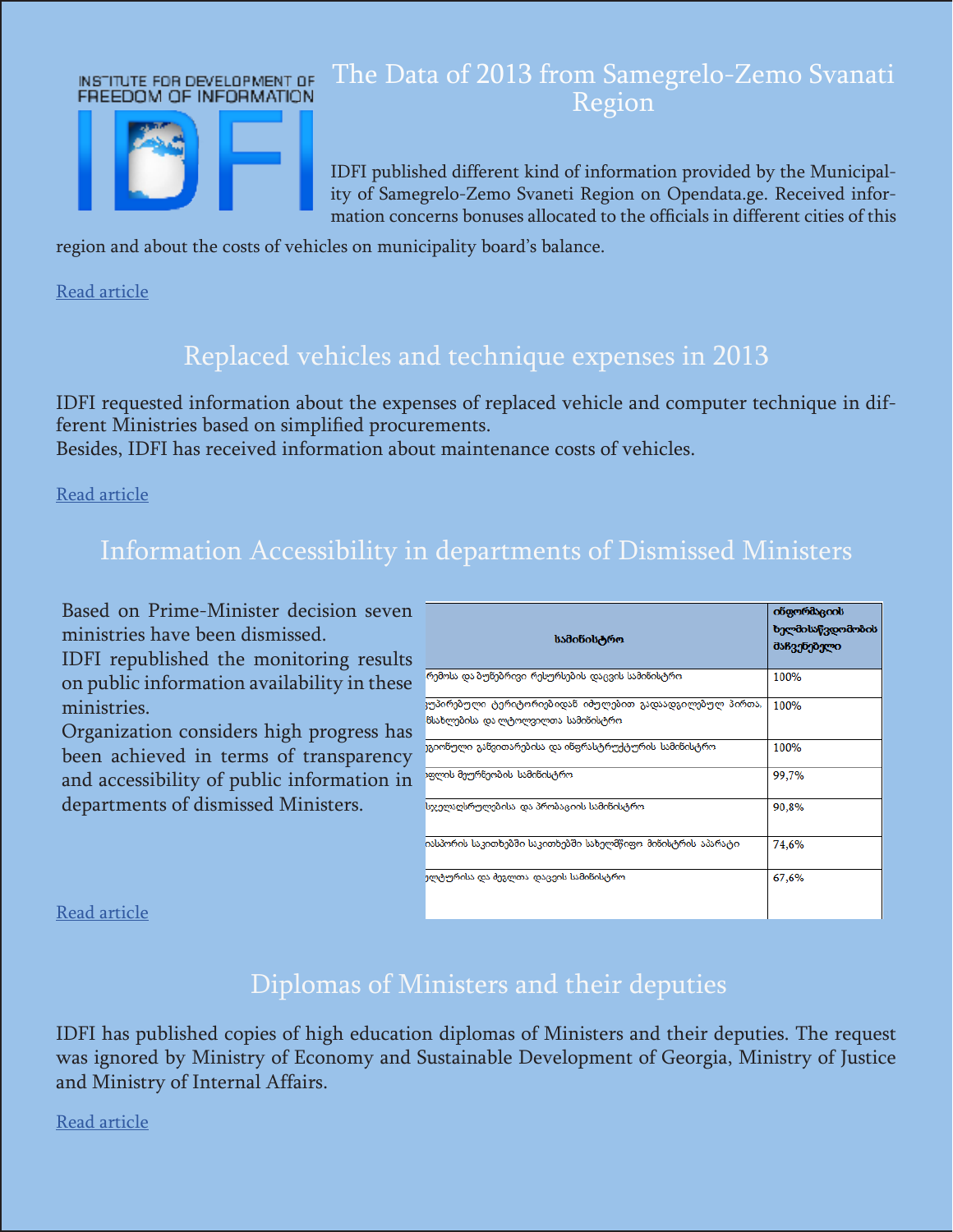#### INSTITUTE FOR DEVELOPMENT OF FREEDOM OF INFORMATION



IDFI has published the official database of FOI officers in charge of ensuring access to information and proactive disclosure of information in various public institutions. Contact information of these peeople, also the business e-mails, where one can easily make

Database of FOI oficials

request on public information are provided in database.

[Read article](https://idfi.ge/ge/database-of-foi-officers)

#### Representative expenses in 2013

IDFI published detail information about representative expenses received from Ministries and its State offices. Data was not provided only by the Ministry of Internal Affairs.

[Read article](https://idfi.ge/ge/representation_expenses_of_ministries_in_2013)

## Roaming and official visit costs in 2013

IDFI has published information about official visit costs and roaming expenses in 2013, received from all Ministries of Georgia.

[Read article](https://idfi.ge/ge/official_visit_costs_of_ministries)

## The index of network readiness 2014: Georgia among high developed countries

IDFI prepared analyze of the Global Information Technology Report 2014 released by World Economic Forum that reveals interrelationship between development of modern communication technological infrastructure and economic well-being. According to the survey, Georgia considerably improved its network readiness index during last year.



[Read article](https://idfi.ge/ge/networked-readiness-index-2014-georgia-among-the-rising-star-countries%20)

### The index of e-participation and e-governance of Georgia in 2014

IDFI has prepared analyze of the survey conducted by the United Nations in 2014 about E-governance. The report determined the level of e-governance and e-particiaption for all 192 countries including Georgia.

[Read article](https://idfi.ge/ge/e-governance-and-e-participation-index-2014-georgia)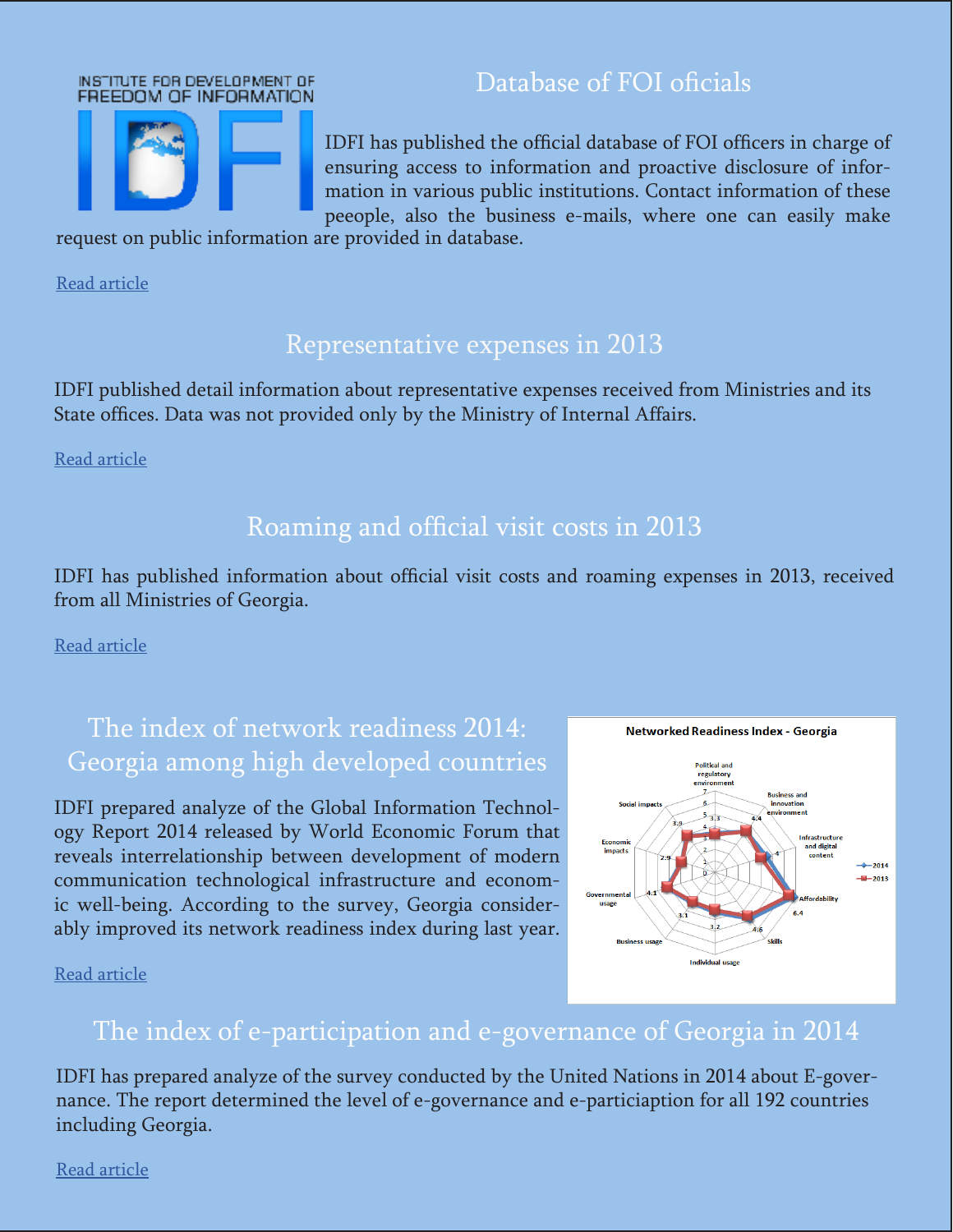



## The order regulating standards for proactive release of public information

News

National Security Council has developed regulations for proactive disclosure of public information. IDFI has made significant commitment

to the very process. National Security Council of Georgia has signed interaction memorandum with IDFI on 24th of June, 2014. IDFI is working on proactive disclosure and e-request of public information for a long time.

[Read article](https://idfi.ge/ge/the_order_regulating_standards_for_proactive_release_of_public_information_has_been_approved)

#### The presentation of concept of Civil Service reform



The presentation of the concept of Civil Service reform that aims to develop new Civil Service standards was held on 1st of July, 2014. IDFI has played an important role in terms of improving civil service. Moreover, the institute was actively involved in implementation of the project, supporting civil service reform funded by G-3.

Besides, IDFI published several surveys about various issues in public sector.

[Read article](https://idfi.ge/ge/presentation-of-a-new-public-service-reform-concept)

## The complaint of IDFI has been satisfied by the Ministry of Corrections of Georgia

After Ministry of Corrections of Georgia has ignored two requests of IDFI about different kind of public information, the institute appealed to Minister of Corrections with compliant, which has been satisfied by responsible bodies.

[Read article](https://idfi.ge/ge/ministry-of-corrections-satisfied-the-complaint-of-idfi)

## Official response of IDFI to the statement of Ministry of Foreign Affairs

Maia Fanjikidze, Minister of Foreign Affairs accused IDFI in dishonest activities. Her statement was preceded by publishing the information about travel expenses of officials.

IDFI released responsive letter and called Minister to refrain from statements against principles of transparency of public information and governmental accountability in Georgia.

[Read article](https://idfi.ge/ge/idfi_response_to_the_minister_of_foregn_affairs)